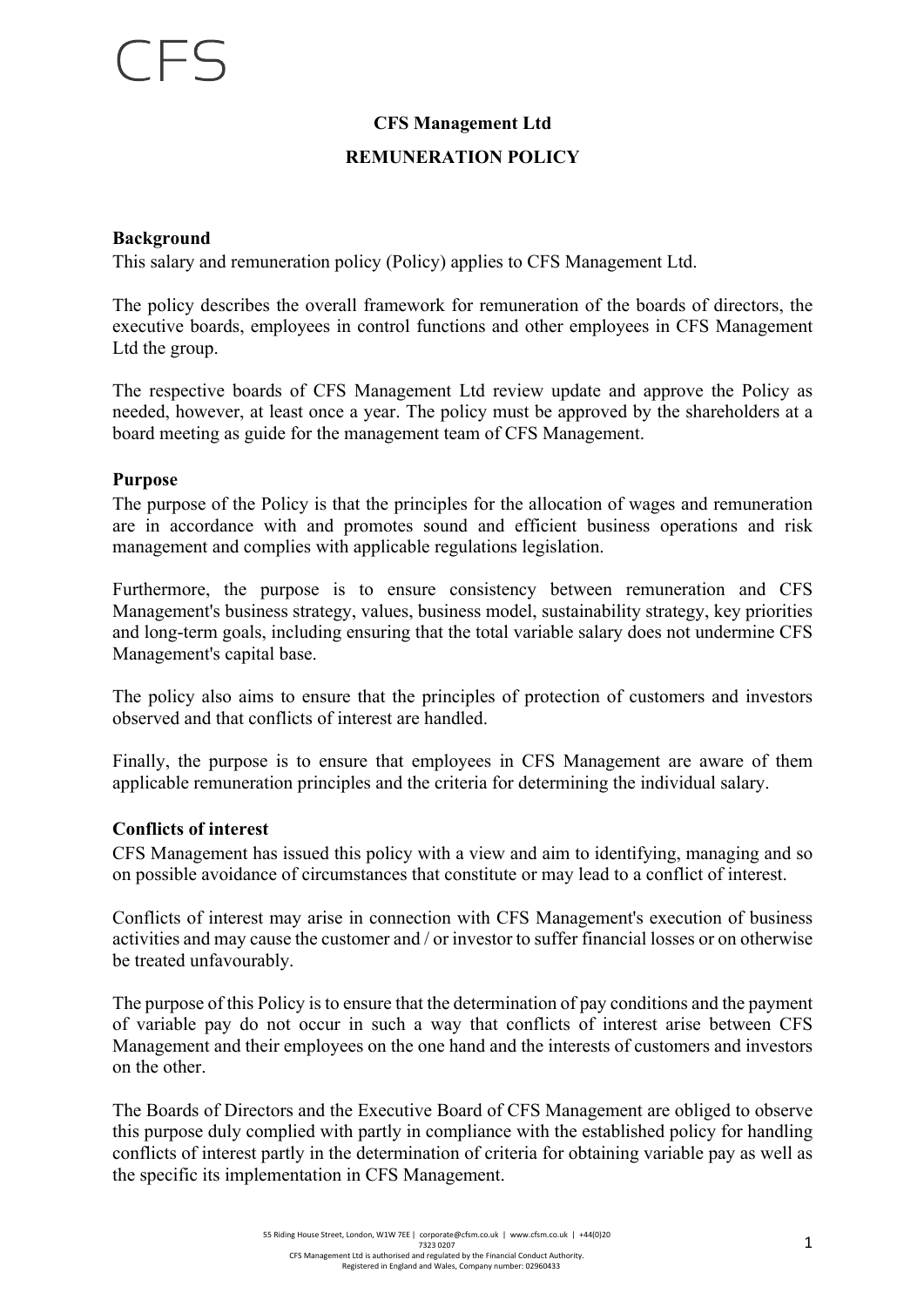## $F \subseteq \subseteq$

### **Remuneration to employees**

The following principles apply to employees in CFS Management.

### *Wage principles*

Salary is used as an active tool in CFS Management's strategic management with the aim of remunerate the employee's function, qualifications, efforts and results in a market-compliant manner level. The employees' choice of CFS Management as a workplace must mainly be based on the ability to take responsibility is able to make a difference and thus create development and results.

CFS Management strives to be as attractive a workplace on several parameters and recognises the need to remunerate in accordance with the market.

### *Wage components*

An appropriate balance is sought in the composition of the salary package, which may consist of the following components:

- Fixed salary
- Pension
- Staff benefits

- Any variable pay, including bonus, severance pay and, in special situations, fixed holding bonus and new employment allowance.

### *Fixed salary*

For the individual employee, the individual fixed salary is determined on the basis of the salary level for the type of position in question and on the basis of a specific assessment of the individual competencies, experience, efforts as well as development and potential.

Employees who change positions internally in CFS Management are remunerated according to the position content in the new position.

## *Pension*

CFS Management use defined contribution pension schemes. For the employees there entered into a collective pension scheme so that CFS Management pays in an amount corresponding to a given percentage of the employee's fixed salary (and thus not of any variable salary, including bonus) to a pension company with which CFS Management has an agreement. In addition, the employees can, as far as they wish, pay extra to the pension company.

## *Staff benefits*

CFS Management makes various employee benefits available to all employees. That deals with employee benefits that are common in the industry, including lunch arrangement and health insurance.

In addition, employees are offered other employee benefits such as free telephone, newspaper, broadband, etc. In addition, certain employees may, by agreement, have a company car made available.

## *Variable salary*

*Variable salary - Bonus*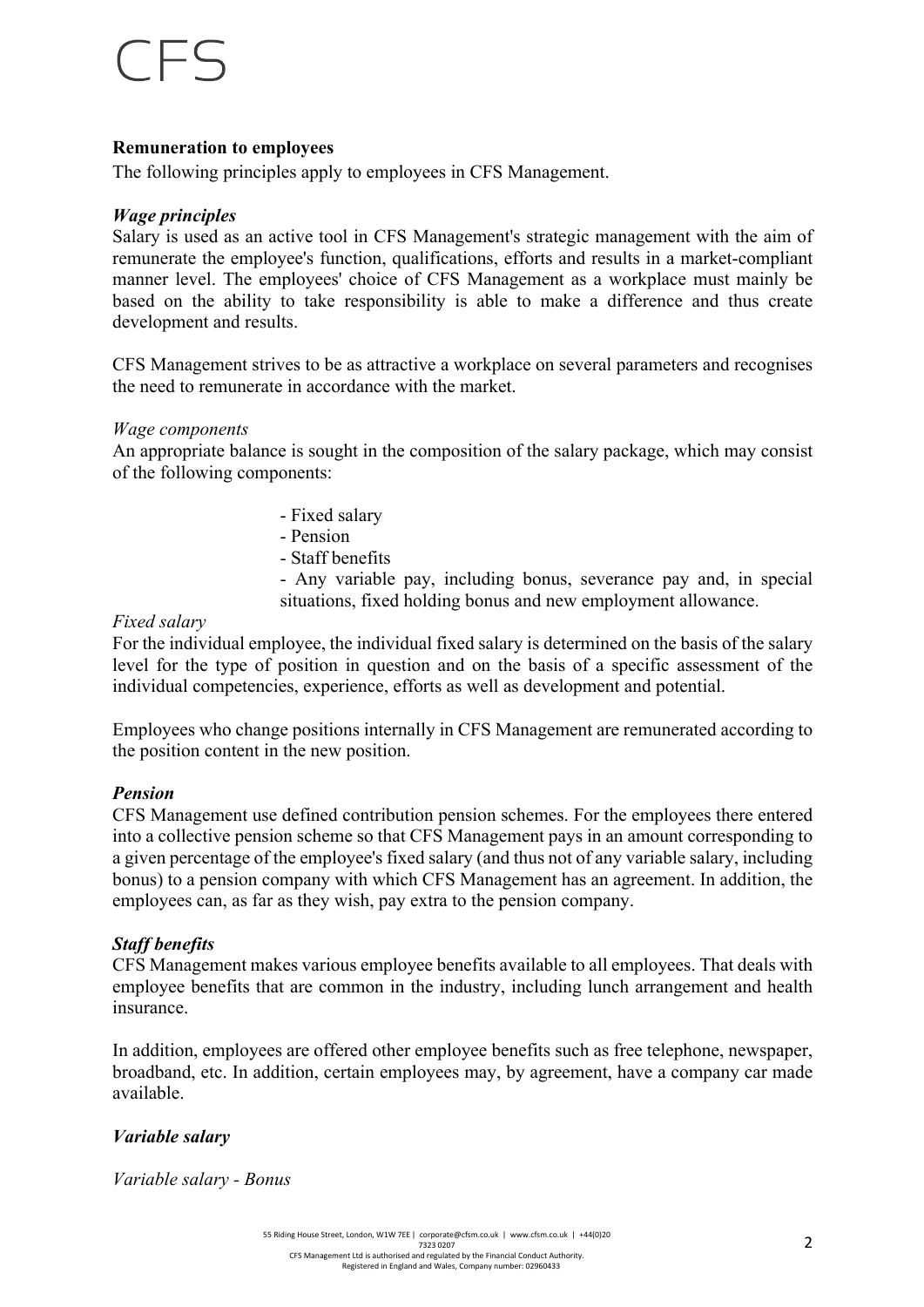## $CFS$

CFS Management is of the opinion that it is important to have the opportunity to motivate and reward managers and employees who make an extraordinary effort and high performance that in significantly contributes to sustainable results while promoting a healthy, sustainable and effective risk management.

In the event of CFS Management's satisfactory profit creation, the Executive Board may take action decision to award bonus. The total bonus pool depends on the individual result and is determined by the executive board based on the result and the activities as well as major projects that have been through the year as well as taking into account CFS Management's need to strengthen its capital base and address the existing and expected risks that CFS Management Ltd. faces.

The determination of the individual employee's bonus can have two elements - one discretionary and one quantitatively - and is made on the basis of an overall assessment of the individual employee contribution to the creation of results, integration of sustainability risks into investment decisions and - processes and contributions to other ESG-related objectives, other efforts and compliance with CFS Management's internal rules.

CFS Management has set an upper limit for the percentage of variable pay constitute of the fixed salary. This percentage varies according to the position of the individual employees but can amount to a maximum of 150 per cent. of the fixed salary.

### *Variable salary - Severance pay*

i) Upon filling a position, the group companies may enter into an agreement on payment of severance pay on the employee's later resignation. The severance pay must at the time of resignation, amount to a maximum amount corresponding to the total of the last 12 months remuneration including pension. Occupancy of a position includes both new hires and situations, where an employee changes position in CFS Management, provided that one occurs at the change of position renegotiation of the terms applicable to the employment relationship.

The severance pay must not be made dependent on results obtained by handling the position, may not be paid upon the employee's own termination, and must be conditional on, that the employee at the time of resignation has not breached his employment law obligations.

ii) In connection with an employee's resignation, the group companies may enter into an agreement on payment of a severance pay in addition to the severance pay provided by the employee may be entitled to in accordance with applicable law or by agreement within the framework of this Policy. At the time of resignation, such severance pay may not exceed constitute an amount corresponding to the total remuneration for the past 12 months, including pension. Appointment on payment of severance pay in connection with an employee's resignation can only is used in cases where the payment is deemed appropriate in relation to CFS Management interests.

The severance pay is not paid if the employee has defaulted during the period its employment law obligations, including breaches of the policies of the group companies and guidelines or during the period have missing results.

(iii) Severance pay under (i) and (ii) is not included in the calculation of the ceiling above the maximum bonus in relation to fixed salary.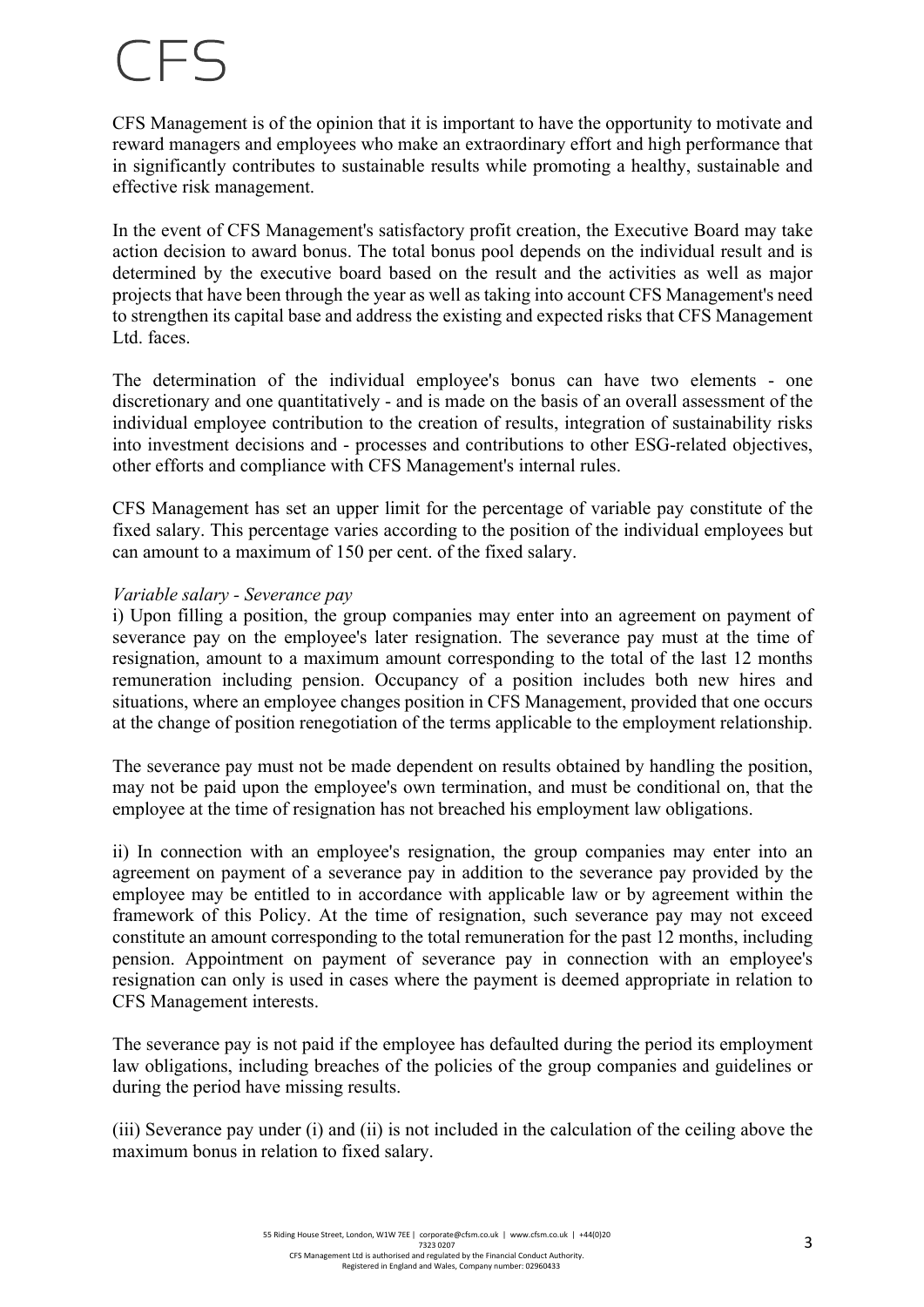## $($   $\vdash$

An agreement on the payment of severance pay is approved by the Executive Board. Includes it the employee in question in the Executive Board, the agreement on severance pay is approved by it relevant board.

### *Variable salary, new employment allowances and retention bonus*

In connection with the filling of a position, the group companies may enter into an agreement new employment allowance (sign-on) in an amount corresponding to a maximum of 12 months' salary inclusive pension at the time of accession.

The new employment allowance must be paid within the first year of employment and the payment must be made be conditional on CFS Management having one at the time of allotment and payment sound and solid capital base. Agreement on new employment allowance is approved by the chairman of the board of CFS Management and can only be used in cases where it deemed necessary for the purpose of recruiting staff with special competencies.

New employment allowance is not included in the calculation of the ceiling on maximum variable salary in relation to fixed salary.

In special situations where CFS Management's interests so require, e.g. in connection with reorganisations, company acquisitions or extraordinary tasks, CFS Management can enter into agreement on payment of retention bonus to employees whose retention is deemed necessary in the special situation. Retention bonus can in principle not exceed 6 months fixed salary including pension at the time of the agreement and is included in the calculation of the ceiling on maximum variable salary in relation to fixed salary.

Agreements on retention bonuses are approved by the chairman of CFS Management.

### **Remuneration of employees in control functions**

Remuneration for employees in control functions, including variable pay, is determined according to the principles described above under remuneration of employees.

However, employees in control functions cannot receive variable pay, which is dependent on the results of the functions they control.

#### **Remuneration to the Board of Directors**

Board members are remunerated only with a fixed fee and are not covered by any kind of variable pay, including incentive pay, bonus, severance pay or new employment allowance.

The fee level is determined on the basis of an assessment of what the level is for similar companies in branches. The chairman of the board of directors of CFS Management makes the assessment, and if the latter believes that there is a need to adjust the fee level, this is discussed with the Board of Directors before the adjustment is proposed for the next general meeting.

The remuneration of the Boards of Directors is approved by the general meetings of CFS Management.

### **Remuneration to the Executive Board**

The following principles apply to the Executive Board in CFS Management.

*Wage components*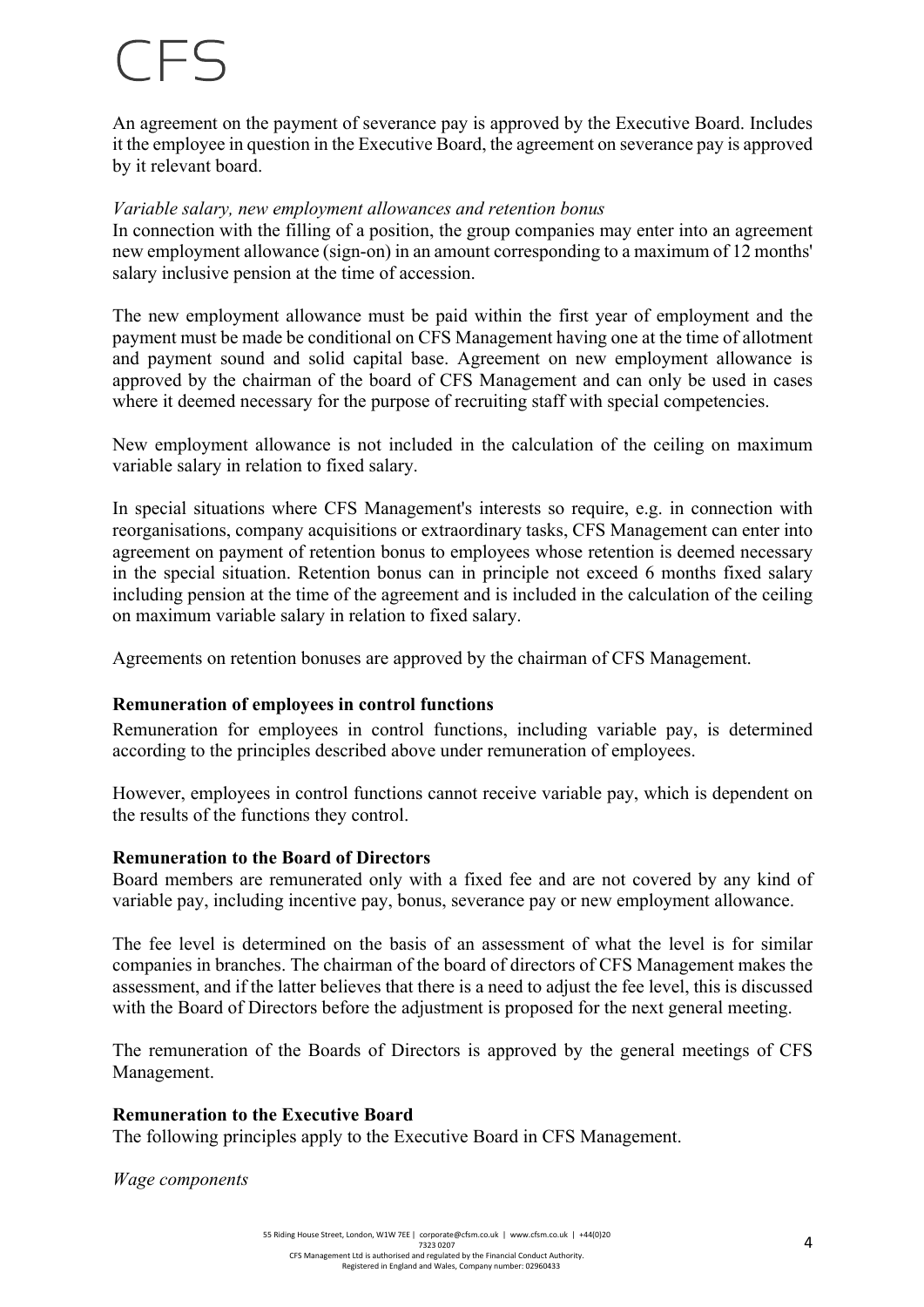## TFS

An appropriate balance is sought in the composition of the salary package, which may consist of the following components:

-Fixed salary

-Pension

-Staff benefits. These are employee benefits that are commonly found in industry, including lunch arrangements and health insurance. In addition, members of the Executive Board and certain significant risk takers are offered other employee benefits such as free telephone, newspaper, broadband, company car, etc.

-Any variable salary, including bonus, severance pay and in special situations fixed holding bonus as well as new employment allowance.

In relation to severance pay, new employment allowance and retention bonus, please refer to the general rules above under the remuneration of employees. Retention bonus will also for management and significant risk takers be covered by the regulations for variable pay as described below.

### **Fixed salary for the members of the Executive Board**

The remuneration of the members of the Executive Board is assessed once a year by the Chairman of the Board of Directors of CFS Management. The assessment is made after completion of the company annual accounts. The assessment is based, among other things, on the results achieved, expectations for it future development and results, the director's professional experience and organisational responsibilities as well market conformity. Salary level and any adjustments are approved by the boards of directors in the respective group companies.

### **Pension for members of the Executive Board**

In addition to the fixed salary, the members of the Executive Board of CFS Management can receive a pension. The pension conditions of the members of the Executive Board are individually stipulated in the CEO contract. Used non-defined contribution plans.

### **Variable salary for the members of the Executive Board**

The board members' bonus cannot exceed 50 per cent. of their gross annual salary, inclusive pension contributions, on an annual basis. Furthermore, members of the Executive Board cannot receive a bonus, if CFS Management receives a deadline from the FCA for fulfilment during the bonus period in question of solvency requirements or capital requirements or the FCA requires CFS Management to prepare a plan for restoration of the financial situation of the group company.

The terms of the Executive Board members' bonus are set by the Boards of Directors for one year at a time and includes setting performance criteria. The performance criteria relate to CFS Management's results, CFS Management's results and the director's own performance and may include the following criteria:

> -Cost development -Costs per AUM (Assets Under Management) -The result before taxes